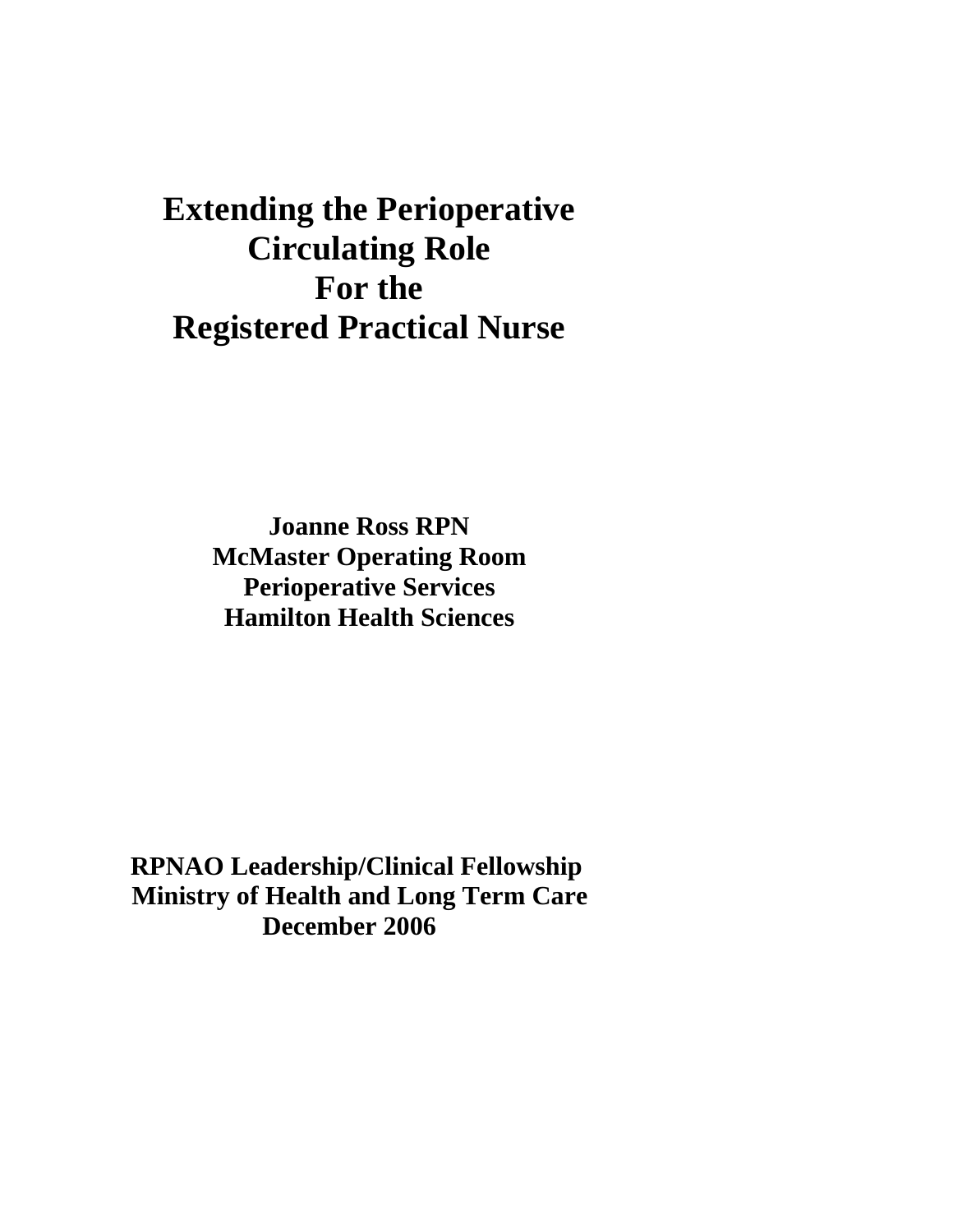Perioperative Circulating Role for the Registered Practical Nurse

 All areas of nursing, struggle with issues of nurse retention, and the overall shortage of nurses. The Operating Room (O R) is not exempt from this dilemma. The Perioperative Services at the Hamilton Health Sciences (HHS) employs both Registered Nurses (RNs) and Registered Practical Nurses (RPNs) across all three sites.

With the increase in basic education of the RPN to a two year diploma program, a RN/RPN task force was implemented to analyze the expanded roles of the RPN at HHS in 2002. The task force did not take into consideration Perioperative Services. RNs are seeking to extend their practice through education to become a RN First Assistant, Anesthetist Assistant or Nurse Anesthetist, therefore it stands to reason that the RPNs would also seek avenues to expand their role in the OR.

 This report will provide credible information to determine when the Circulating Role falls within the RPN's scope of practice plus outline the education and experience required for this extended role at Hamilton Health Sciences.

 Research based information supporting the RPN in an extended circulating role will be provided along with comparisons and the identified differences in the basic education between RNs and RPNs. This will be done based on consultation with McMaster University School of Nursing, the Mohawk College Health Sciences Department and the College of Nurses of Ontario (CNO), and a comparison of differences between the RN and RPN Operating Room Certificate Course (courtesy of Mohawk College Continuing Education Department).

Comparisons of RN and RPN perioperative standards will also be reviewed through a literature search that includes the Operating Room Nurses Association of Canada (ORNAC) Recommended Standards, Guidelines and Position Statements for Perioperative Registered Nursing Practice and the Licensed Practical Nurse/Registered Practical Nurse (LPN/RPN) Standards of Practice and Competencies for Perioperative Nursing Care*.* 

 I will also outline both specific circumstances and clients appropriate for the RPN to circulate.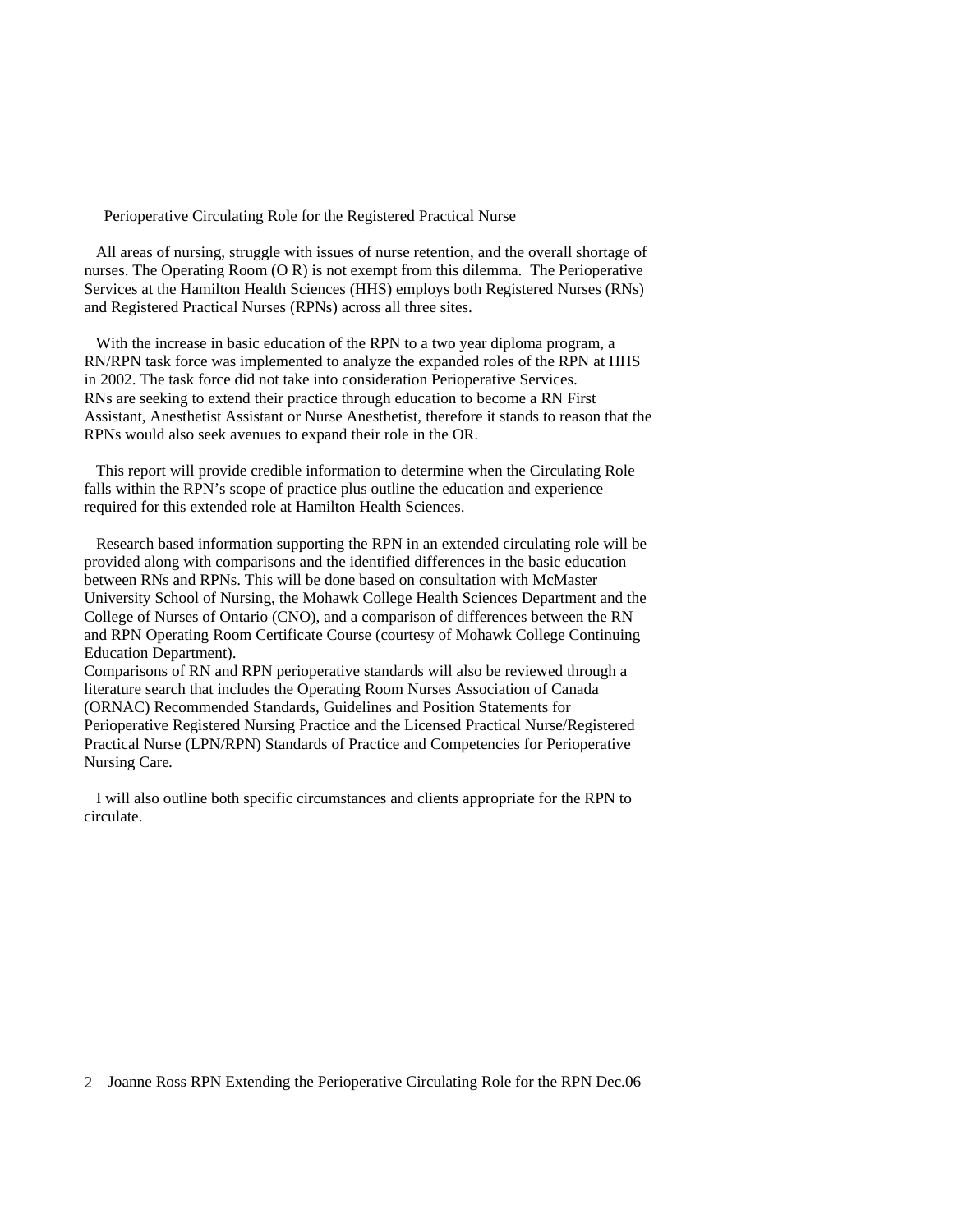### **Similarities Between RNs and RPNs Practice in Ontario**

 Both are governed by the same Legislated Scope of Practice, Professional Standards and Guidelines and participate in a Quality Assurance Program. The Nursing Act defines the scope of practice from which all nursing bodies derive their scope of practice statement*. "The practice of nursing is the promotion of health and the assessment of the provision of care for and treatment of health conditions by supportive, preventive, therapeutic, palliative and rehabilitative means in order to attain or maintain optimal function."* (1.a. CNO Nov.06 website)

In the Regulated Health Professions Act (1992), there are "3 acts authorized to nursing

- *1. Performing a prescribed procedure below the dermis or a mucous membrane*
- *2. Administering a substance by injection or inhalation*
- *3. Putting an instrument, hand or finger*
- *a. beyond the external ear canal,*
- *b. beyond the point in the nasal passages where they normally narrow,*
- *c. beyond the larynx,*
- *d. beyond the opening of the urethra,*
- *e. beyond the labia majora,*
- *f. beyond the anal verge or*
- *g. into an artificial opening into the body"*
- (1.b. CNO Nov.06 website*)*

 Of note is that both RNs and RPNs are accountable for their individual practice. They must have the proper knowledge skill, ability and judgment prior to performing a nursing act. "*All nurses are accountable for their decisions and actions and for maintaining competence throughout their careers. "Nurses are not accountable for what another health care professional does, or what they are not informed about. RNs are not accountable for the actions or decisions made by RPNs*" (2.CNO 2006 pg3)

# **Differences**

#### A. Basic Education

 An in depth examination of course curriculum of both RN and RPN basic education and practice in consultation with McMaster University School of Nursing and Mohawk College Health Sciences Department was done.

 Findings show the fundamental knowledge base of RN and RPN differs with variances in the basic nursing education. The RPN studies for two years from the same body of nursing knowledge as the RN resulting in a diploma. Their study is more focused on the body of foundational knowledge in *"areas of Clinical Practice, Decision Making, Critical Thinking, Research, Leadership, Research Utilization and Resource Management."* (3a.CNO 2005 *pg3*)

3 Joanne Ross RPN Extending the Perioperative Circulating Role for the RPN Dec.06

**Comment [j1]:**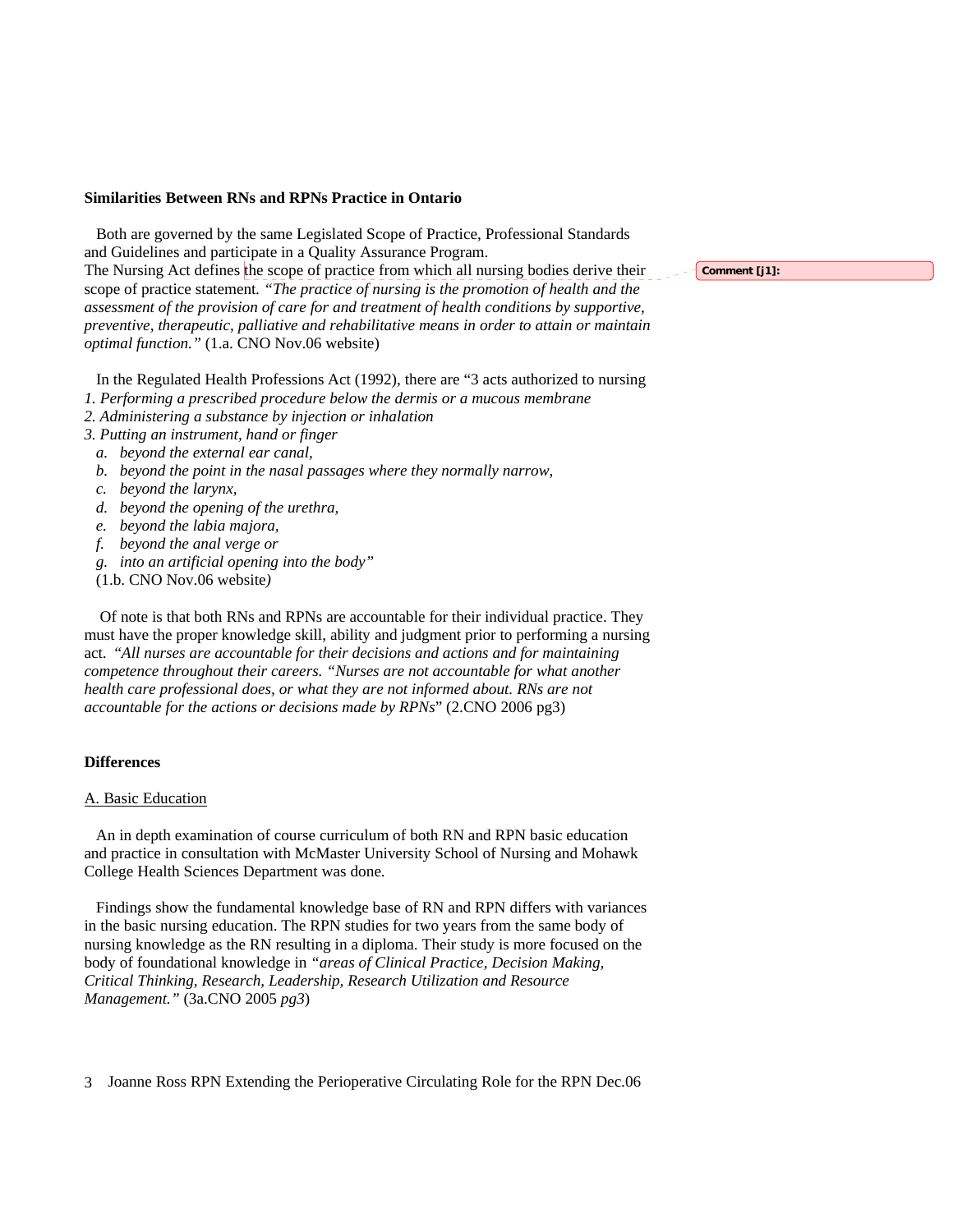The RPN nursing course focuses on one Nursing Theory and Module. Its content includes: total patient assessment where they acquire a sound knowledge of physical and social sciences which are fundamental to accurate assessment through observation, communication, interviewing techniques, documentation and reporting. The differences between paediatric and adult patients are examined. Pharmacology including drug classifications, cause and effect and administration of medications, Pathology, Physiology, I.V. Therapy, Blood Administration, Oxygen Administration, and Asepsis, Biological, physical, behavioral and social sciences are also studied. (4. Mohawk College June 2006 *Unit 3 pg.3-1-1 2*)

 The RN studies for a longer period (four years) from the same body of knowledge as the RPN. Their study allows for greater depth and breadth of foundational knowledge in *"areas of Clinical Practice, Decision Making, Critical Thinking, Research, Leadership and Research Utilization and Resource Management. (*5.CNO 2005 *Pg.3,7*)

 "*The primary focus is nursing assessment and nursing diagnoses with secondary foci of nursing intervention and evaluation. Using a variety of nursing and other models, and incorporating nursing, biological, behavioral and social science theory"* (6.McMaster University Health Sciences 2006 *pg.3*) For example: the RPN student uses a formal based structured format such as Gordon's Functional Health Pattern Assessment as a framework for nursing assessment. The RN will have studied other formats and theories such as Roy's Adaptation Theory as well as Gordon's. The RN is able to re evaluate any sudden change in clients' condition, alter the care provided and with the additional knowledge is able to access available resources as necessary.

#### B. Perioperative Education

 In the OR it is necessary for both RNs and RPNs to obtain a Perioperative Certificate Course that adds to their basic nursing education and clearly identifies competencies for perioperative nurses.

 At Mohawk College the RNs and RPNs are required to complete the same three modules. For RPNs the circulating role is reviewed along with the sequence of events for a patient-undergoing anesthesia to facilitate an understanding of this. Malignant Hyperthermia (M.H.) and Latex Allergy concerns are also reviewed.

 The RNs take a fourth Module that is more in depth dealing with Anesthesia Assessment and Critical Care*.* Components of this extra module includes: *"Preoperative Assessment, Anesthesia and Non Invasive Monitoring, Electrocardiogram Interpretation, Pacemakers and Cardiac Arrest, Positioning and Patient Advocacy, Arterial Blood Gases and Invasive Hemodynamic Monitoring, Obstetrical Patient, M.H. and Latex Allergy, Immediate Post Operative Care, Pediatric Patient and Ethical Issues and Anesthetic Equipment" (7.* Mohawk College *HSCINSC87* 2006)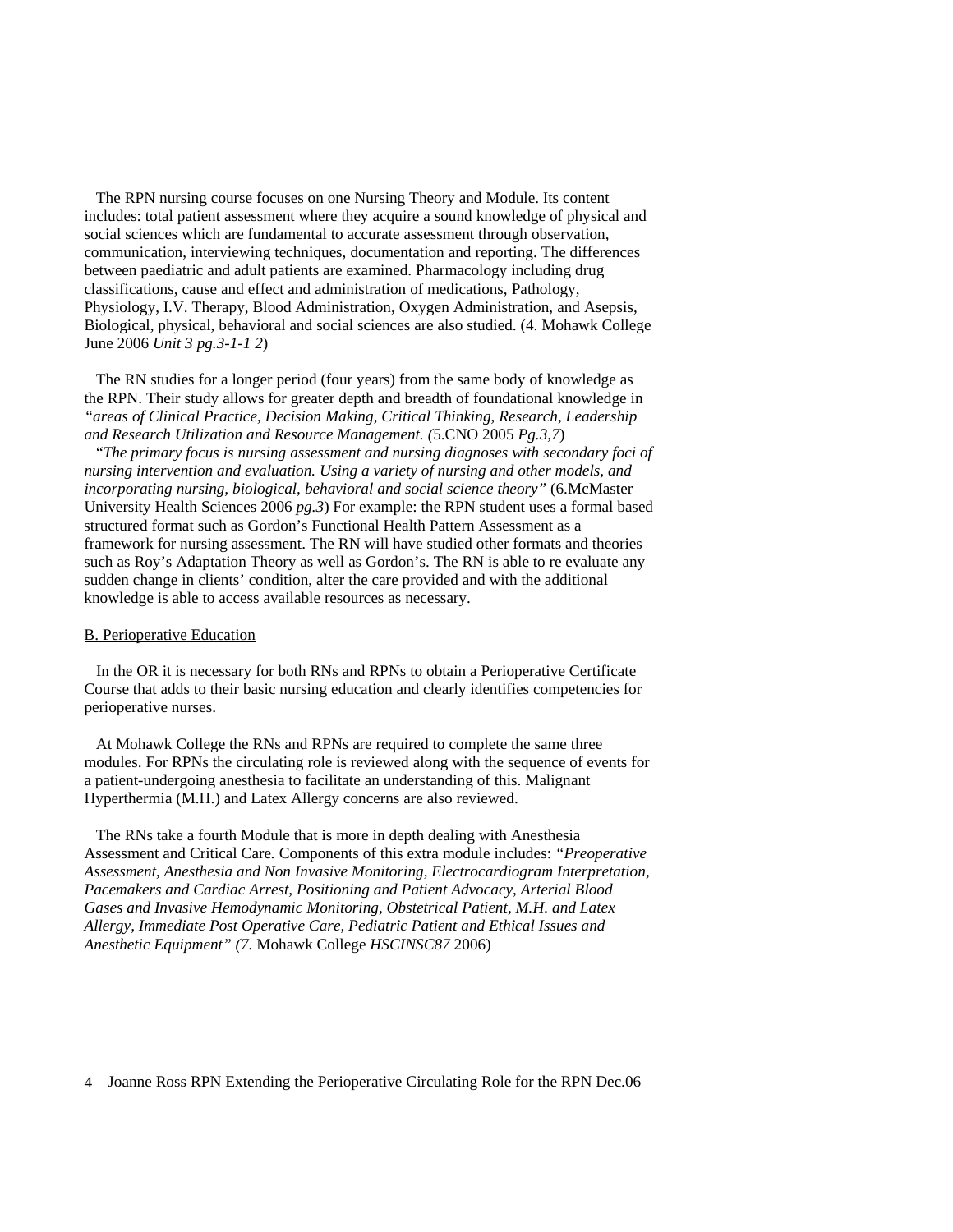The College of Nurses states *"For RPNs who have developed the competencies for the circulating role by other means, such as extensive experience and relevant courses, there may be situations in which this role is within their scope of practice. For example, in less-complex situations in which the client's needs are stable and predictable and RN resources are immediately available to manage unexpected outcomes, the RPN with circulating role competencies may take on this responsibility."* (8 CNO 06)

#### C. Medication Standards

 A nurse (RN/RPN) may give a drug below the drip chamber if she/he has knowledge of said drug, the effect, anticipated outcome that includes adverse reactions, whether it is an appropriate drug for the situation and has the resources to manage an unexpected reaction. (9.CNO 2005 *pg9*). The Standards state "*Nurses (RNs and RPNs) can administer minimal – sedation (anxiolysis) medications that do not impair the Client's ventilatory and cardiovascular functions (e.g. lorazepam 0.5mg.sublingually). Moderate sedation and deep sedation and sedated-client monitoring is beyond the basic preparation of RNs and outside the scope of practice of the RPN role. (*10.CNO 2005 *p14*) Also noted is "t*he administration of general anesthesia and monitoring of sedated clients is the role of the physician or dental anesthetist. In some practice setting, RNs who have obtained additional education may assist the anesthetist with administration of deep sedation and general anesthesia and with client monitoring.* (11.CNO 2005 *p15*). With this in mind, in situations where the administration of additional drugs is required such as to facilitate intubation, administering such drug is not within the RPN scope of practice.

#### **Evidenced research supporting the RPN in the Circulating Role**

 Licensing bodies of Licensed Practical Nurses (LPNs) and nurses working in the O.R. in Newfoundland, Nova Scotia, New Brunswick, Manitoba, Saskatchewan, Alberta, British Columbia and Ontario were contacted requesting information about LPN practice in the O.R.

# **Saskatchewan**

# 1. Education

 In addition to the basic LPN nursing course the Saskatchewan Institute of Applied Sciences and Technology (SIAST) offers an LPN Perioperative Nursing Course that is 660 hours in length. The components of this course include; applying the nursing process to perioperative nursing, principles and practice of aseptic technique, basic technical skills for surgical procedures, legal and ethical issues, interpersonal aspects of perioperative nursing plus a ten-week (375 hours) clinical. Included in this course is Perioperative Nurse/Anesthesia/LPN that covers the support for caring for the surgical client during induction and emergence from anesthesia, including emergency procedures. (13.*SIAST* Nov 2006)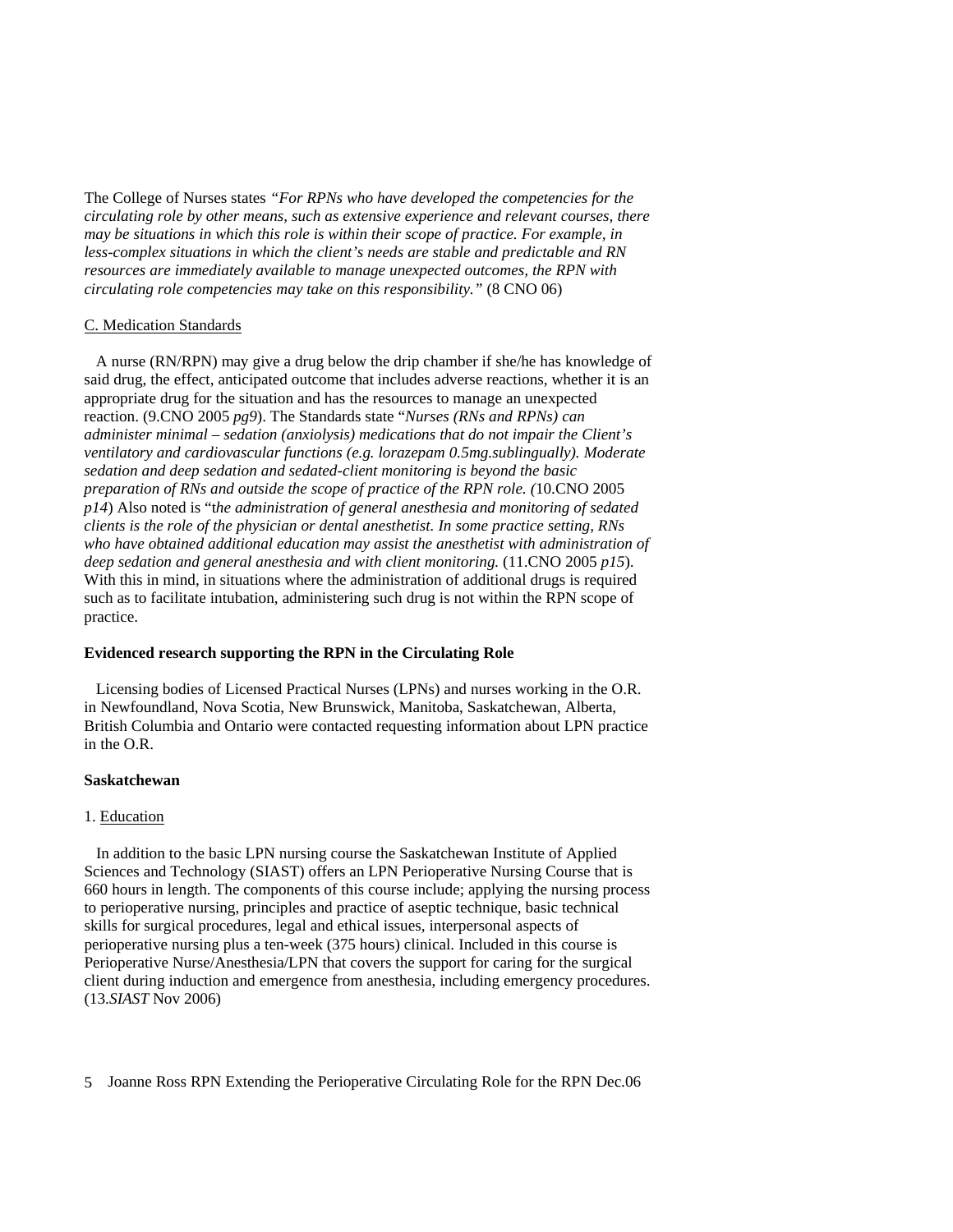The RN course is 675 hours in length and covers the same content with additional education. *(14.SIAST* Dec.2006). The difference *"The anesthesia component currently has major differences in the role of the RN versus LPN with regard to anesthesia. The Perioperative Nursing Process is also different whether you are an RN or LPN – again relates to the role of the two practitioners in the OR."* (K.Dreher, SIAST *personal communication*, October 13, 2006).

SIAST has provided distance education for LPNs in Brandon Manitoba.

#### 2. Regulatory Body

 The Saskatchewan Association of Licensed Practical Nurses (SALPN) regulates and provides standards and competencies for LPNs in the province of Saskatchewan. SALPN provides an LPN Competency Profile for Perioperative Nursing that includes circulating and assisting the Anesthetist*.* (15.*SALPN* 2005*)* 

#### 3. LPN Practice

 In the Regina Qu'Appelle Health Region, the hospitals (Regina General Hospital and Pasqua Hospital ) have a specific policy that supports the LPN in an extended circulating role. (Gloria Moerike RPN, *personal communication*, October 19.2006)

#### **Alberta**

#### 1. Education

 Grant MacEwan College in Alberta provides a LPN Perioperative Course consisting of four months distance education related to theory at the RN Level. Included are three case scenarios and three exams, two-week skills lab followed by 400-480 hr. practicum. (16. Grant MacEwan College Oct.2005)

 A distance education program is currently being developed for RNs. Prior to this the RN was educated on site at the employer hospital.

#### 2. Regulatory Body

 The College of Licensed Practical Nurses of Alberta (CLPNA) regulates and provides standards of practice and competencies for the LPNs of Alberta. CLPNA has an LPN Competency Profile for Perioperative Nursing Specialty that includes circulating and assisting the Anesthetist. (17.CLPNA 2005)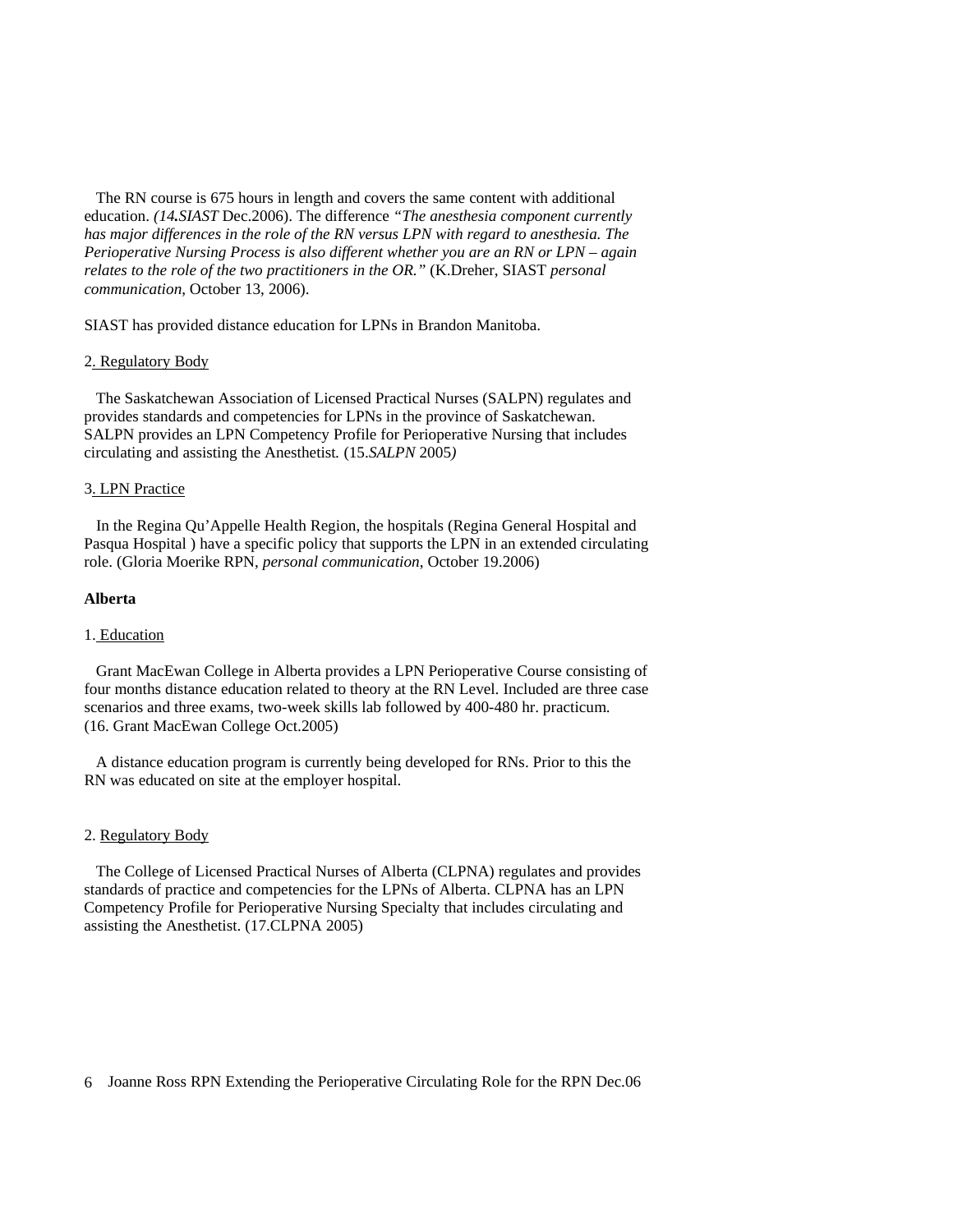#### 3. LPN Practice

 In Edmonton and surrounding smaller communities to the north and south the RN and LPN take turns scrubbing and circulating. Hospitals that employ LPNs in the circulating role use the LPN/RPN Standards of Practice and Competencies for Perioperative Nursing in conjunction with educational programs and hospital policies. (P. Fredrickson, CLPNA practice consultant *personal communication,* October 2006).

# **Nova Scotia**

#### 1. Education

 The Nova Scotia Community College has run a Certificate Program for LPNs in the past and will again be offering it in 2007.

#### 2. Regulatory Body:

 The College of Licensed Practical Nurses of Nova Scotia (CLPNNS) regulates and provides standards of practice and competencies for all LPNs in the province. CLPNNS has a draft competency profile for the Perioperative Nursing Specialty that is based on the LPN/RPN Standards of Practice and Competencies for Perioperative Nursing Care that is in the process of being validated. This will be included in the Nova Scotia Licensed Practical Nurse Competency Profile (A. Mann Exec. Dir. CLPNNS *personal communication*, Oct 19, 2006)

#### 3. LPN Practice

 There is no definitive information at this time regarding LPN practice in the Operating Room.

# **British Columbia**

#### 1. Education

 The LPN Perioperative Course was provided by Grant MacEwan College in Alberta through long distance education, the practicum is done in hospitals in British Columbia.

# 2 Regulatory Body

 The College of Licensed Practical Nurses of British Columbia (CLPNBC) regulates and provides standards of nursing and competencies for all LPNs in the province.

#### 3. LPN Practice

 It was found that *"Few hospitals utilize Operating Room Technicians (ORTs) /LPNs (Kelowna, Royal Columbian, MSA- Fraser Valley and Vancouver General Hospital);*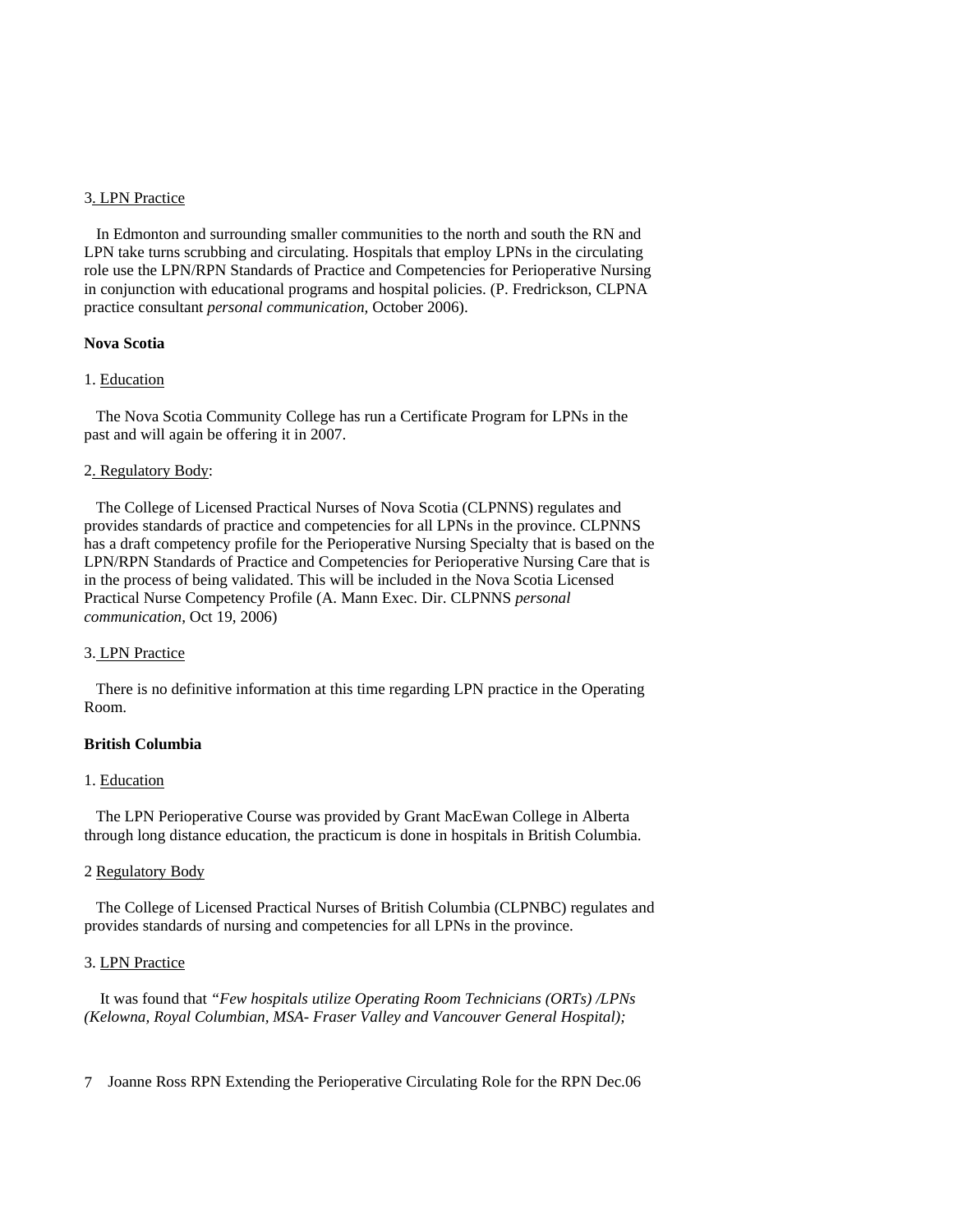*most positions have been in place for several years and those in positions work in both scrub and circulating roles."* (18**.** Ad Hoc Committee *pg 9* March 31 2004)

 An initiative was implemented to increase the number of LPNs in the Operating Room in British Columbia hospitals*. "The LPN's practice will includes admission of patient to the OR, scrub role and secondary circulating role, with the intent of revisiting the primary circulating role for non complex, stable patients with predictable outcomes if an RN was readily available in the surrounding areas (but not in the room), and the RN scrub nurse was in charge of the theatre."* (19.Ad Hoc Committee *pg3* March 31, 2004)

 The LPNs who were apart of this initiative have completed their study and are now working in Operating Rooms fulfilling the scrub role, second circulating role and admission of patients to the pre-surgery area. The primary circulating role is to be reevaluated two years post implementation. (Janet William B.C. Adhoc Committee Member *personal communication* Oct.8/06)

# **Ontario**

#### 1. Education

 In Ontario many colleges offer the RPN Perioperative Course based on demand in the area. Colleges presently offering this course are Cambrian College, Canadore College, Centennial College, Fanshaw College and Mohawk College. Content and length may vary. All colleges offer a RN course in conjunction with the RPN course. This course has an added module specifically for RNs that include a comprehensive anesthetic component. Conestoga College offers the same components in their certificate course to both RN and RPN.

#### 2. Regulating Body

 College of Nurses of Ontario (CNO) is the regulating body for both RPN and RN. It does not provide specific competencies for Perioperative Specialty Nursing for either RNs or RPNs.

#### 3. RPN Practice

Prior to [1](#page-7-0)997 the RPN functioned in both the scrub role and  $1$  primary circulator role throughout hospitals in Ontario.

# (20. RPNAO 1995)

l

 Presently most hospitals employ RPNs who fulfill the scrub role with limited <sup>[2](#page-7-1)</sup> secondary circulating.

<span id="page-7-1"></span><span id="page-7-0"></span><sup>&</sup>lt;sup>1</sup>Primary Circulator Role: there was no distinction between primary and secondary circulating. The role was all encompassing. It included direct patient care, assisting with anaesthesia, as well as the surgical team <sup>2</sup> Second Circulator Role: provides assistance to the scrub team during operative procedures.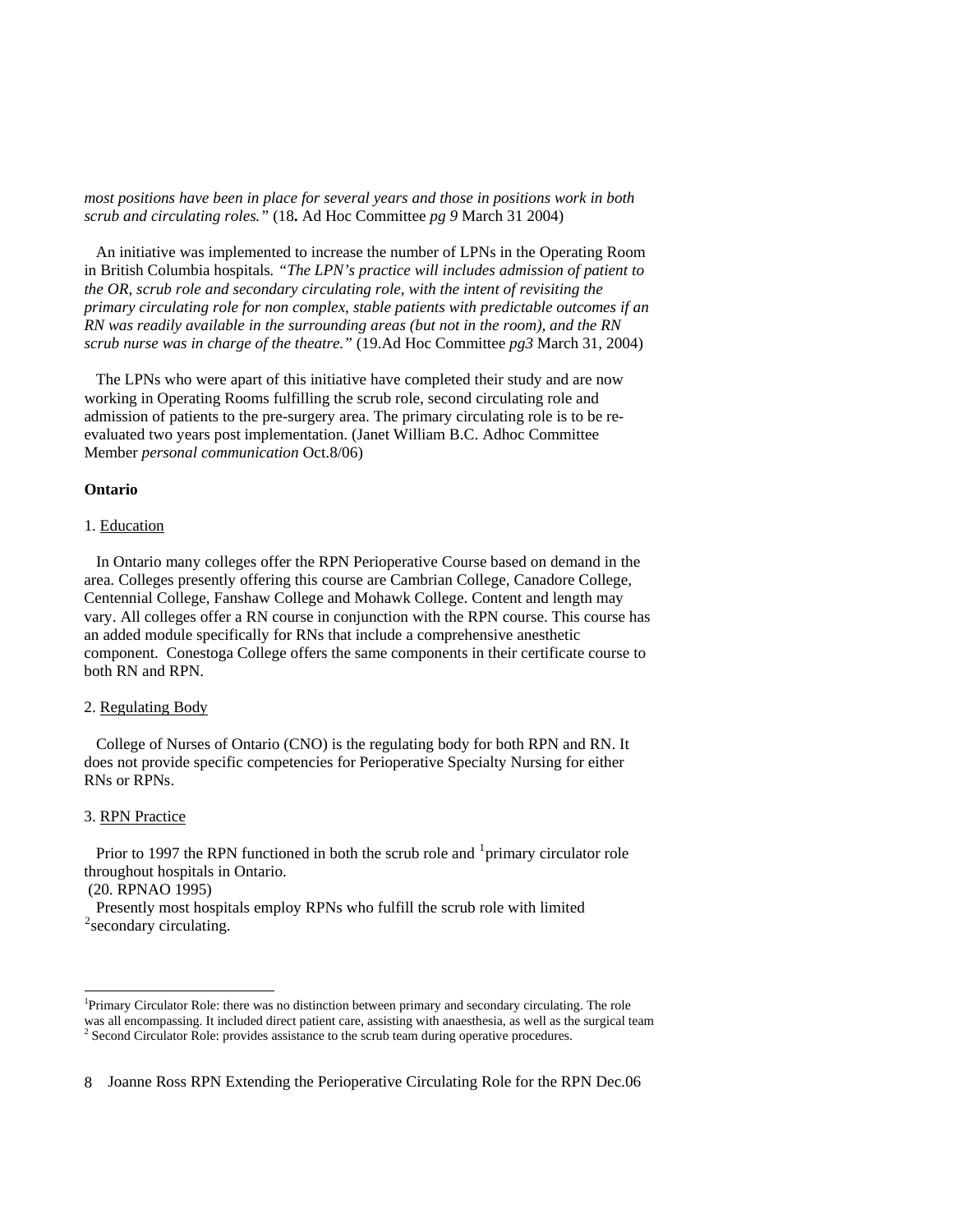# **Factors Determining RPN Circulating Practice**

 Using CNO's three factor guideline for nursing practice and the Anesthetic Society of Anesthesia (ASA) Physical Status Classification, I will demonstrate when it is appropriate for an RPN to Circulate.

Three factors that determine when it is appropriate for the RPN to circulate are based on the **nurse, client and environment.** 

 The **Nursing** category is determined by the nurse's knowledge, skill and judgment that take into account technical skills, cognitive abilities and autonomous practice for both RN and RPN (21a.*CNO* 2006)

 The **Client** Care is influenced by the complexity of the care needs, predictability of outcomes of client care and the risk of negative outcomes in response to care. (21b.*CNO* 2006*)* 

The **Environmental** factors are influenced by the amount of practice supports in place, the predictability of the environment and the availability of consultative resources. *(*21c.*CNO* 2006*)* 

 *"RNs and RPNs provide Independent Care when client care required is less complex, in a stable and predictable environment that has many practice supports and consultative resources."* (21d.*CNO* 2006)

 *"RNs and RPNs collaborate at varying degrees in the care of clients whose care needs are moderately stable and predictable in an environment that have some practice supports and consultative resources".* (21e.*CNO* 2006)

 *"RNs independently provide care when client care needs are highly complex, in unstable and unpredictable environments with few practice supports".*  (21f.*CNO* 2006*)* 

 The appropriate type of patient for the RPN to care for is dependent on the nurse's preparedness to practice autonomously with practice supports in place that allow for consultation of an RN in more complex situations. Patient complexity and environmental factors are also taken into consideration. For example; A patient who is normally healthy with one systemic problem who is having minor or major surgery with the expectations of going home the same day would be appropriate.

 Therefore it is my finding that the RPN who fulfills the requirements for extended practice may work independently or collaboratively with an RN when the client's needs are moderately stable, and less complex in a predictable environment that has clear policies, procedures (practice supports) and consultative resources. The RPN may also relieve for breaks except when the client's needs are highly complex, unstable in an unpredictable environment with few practice supports.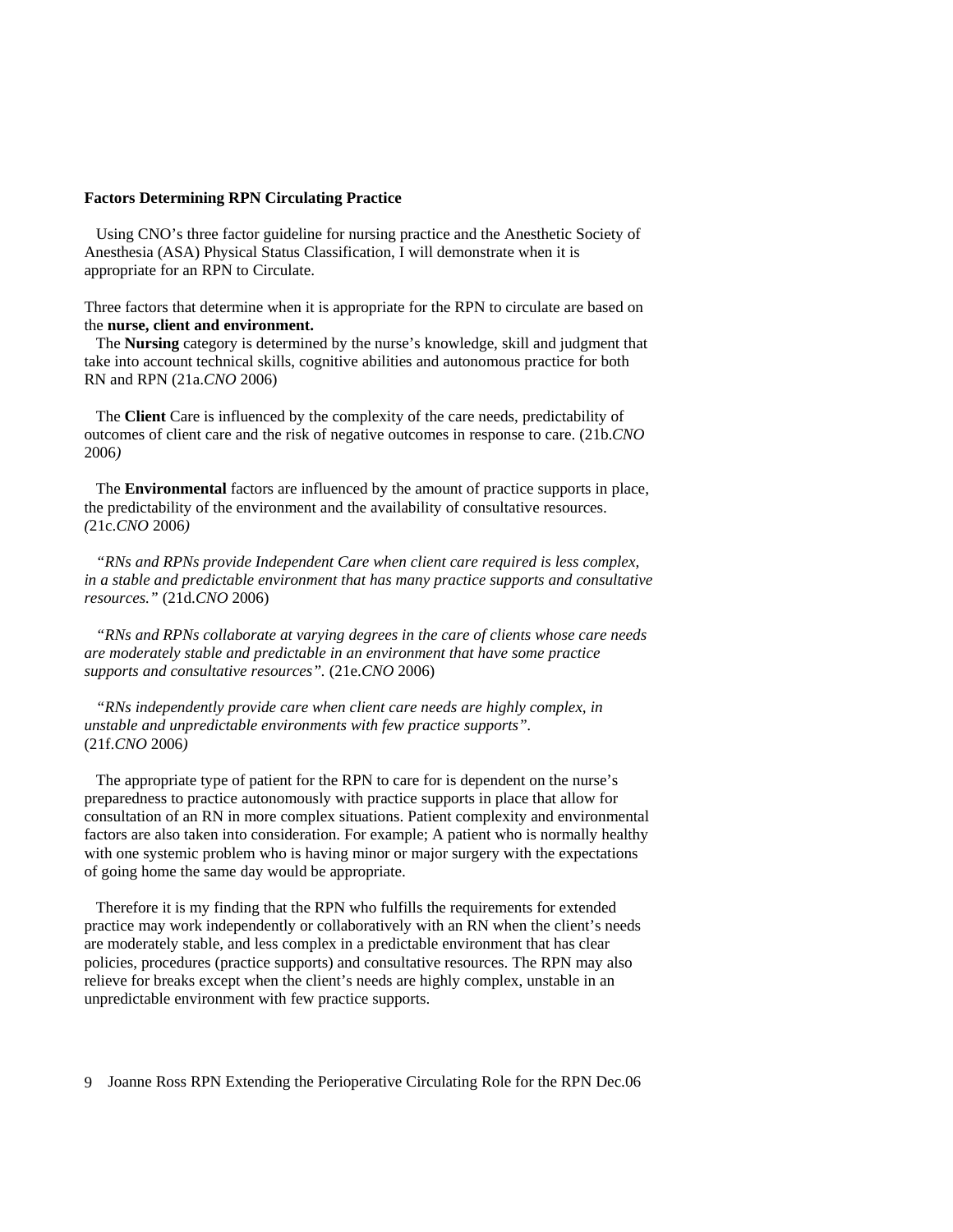| <b>Examples for Independent Practice</b>                                                                                                           |                                                                                                |                                                                                                   |                  |
|----------------------------------------------------------------------------------------------------------------------------------------------------|------------------------------------------------------------------------------------------------|---------------------------------------------------------------------------------------------------|------------------|
| <b>Client Type</b>                                                                                                                                 | Care                                                                                           | <b>Environment</b>                                                                                | <b>Resources</b> |
| ASA 1, Same Day Surgery<br>Home (SDS/H)<br>Minor/Major Surgery<br>i.e.: Healthy client<br>undergoing a Laparoscopic<br>Cholecystectomy             | Predictable Surgery<br>Condition well<br>controlled, with low<br>risk for negative<br>outcomes | -Policy in place<br>supporting RPN in<br>circulating role<br>-high proportion of<br>expert nurses | RN available     |
|                                                                                                                                                    |                                                                                                |                                                                                                   |                  |
| ASA 2, SDS/H,<br>Minor/Major Surgery<br><i>i.e.:</i> Controlled diabetic<br>client that is otherwise<br>healthy undergoing<br>arthroscopic surgery | Predictable Surgery<br>Condition<br>controlled,<br>increased risk for<br>negative outcomes     | -Policy in place<br>supporting RPN in<br>circulating role<br>-high proportion of<br>expert nurses | RN available     |
| Example for Collaborative Practice with an RN                                                                                                      |                                                                                                |                                                                                                   |                  |
| <b>Client Type</b>                                                                                                                                 | Care                                                                                           | <b>Environment</b>                                                                                | <b>Resources</b> |
| ASA 2, SDS/Admit<br>Minor/Major Surgery<br>i.e.: Diabetic client with<br>hypertension who is<br>undergoing Bowel Surgery<br>for Cancer             | Moderately<br>predictable,<br>increased risk for<br>negative outcomes                          | Policies in place<br>supporting the RPN<br>$2nd$ circulator practice                              | RN present       |

ASA 3,4,5,6 is not appropriate for the RPN to circulate.

The ASA Classification is used as a potential risk predictor only. It does not take into account many other factors that can affect surgical outcomes.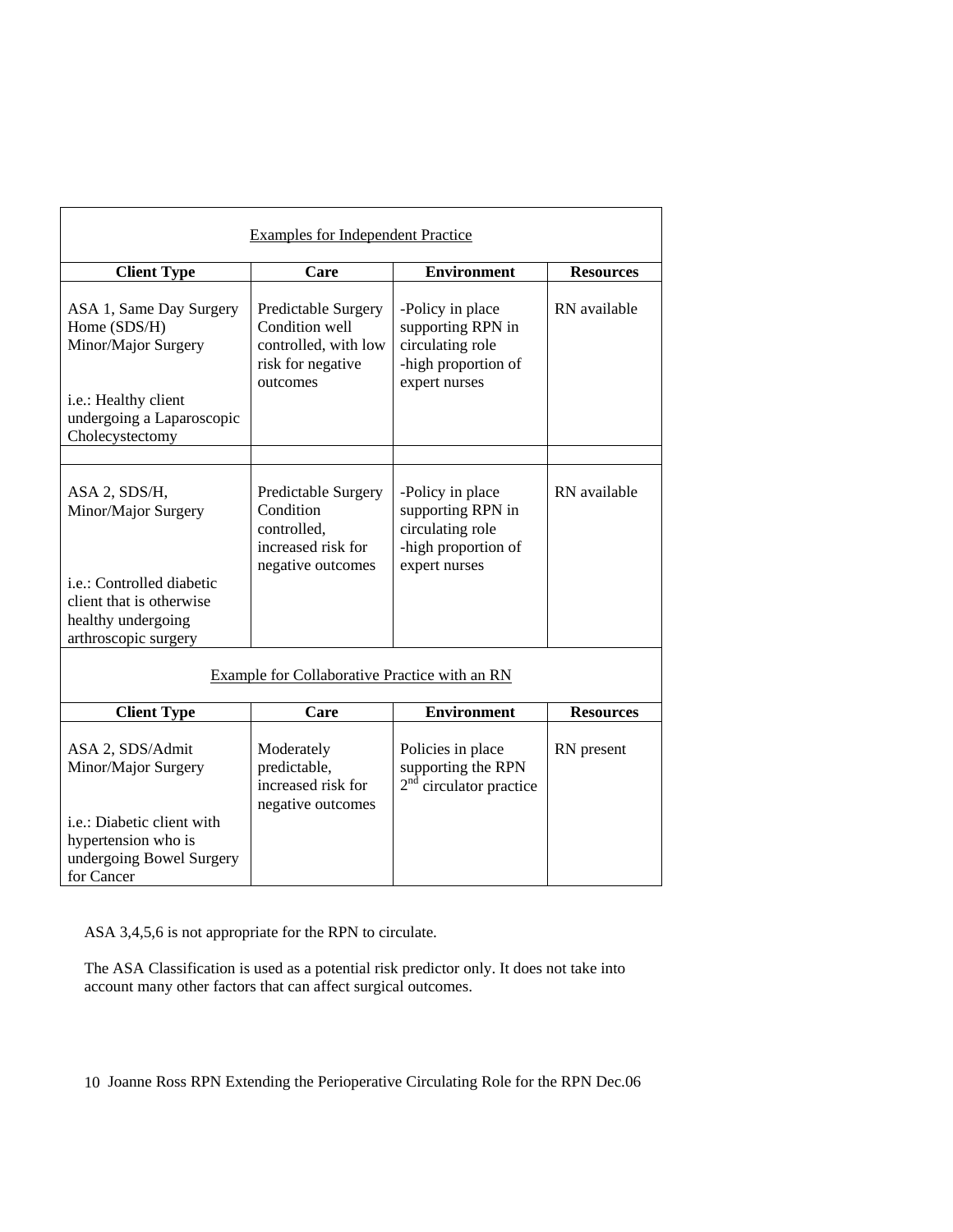| ASA Classification                                                                                 | <b>Description and Examples</b>                                                                                                                                                                                                                          |
|----------------------------------------------------------------------------------------------------|----------------------------------------------------------------------------------------------------------------------------------------------------------------------------------------------------------------------------------------------------------|
| 1. A normal healthy patient.                                                                       | No Physiologic, psychologic, biochemical, or organic<br>disturbance                                                                                                                                                                                      |
| 2. A patient with mild systemic<br>disease.                                                        | Cardiovascular disease with minimal restriction of<br>Activity. Hypertension, asthma, chronic bronchitis,<br>obesity, diabetes mellitus, or tobacco abuse                                                                                                |
| <i>disease that limits activity but is</i><br>not incapacitating                                   | 3. A patient with a severe systemic Cardiovascular or pulmonary disease that limits<br>activity. Severe diabetes with systemic complications<br>History of myocardial infarction, angina pectoris,<br>poorly controlled hypertension, or morbid obesity. |
| 4. A patient with severe systemic<br>disease that is a constant threat<br>to life                  | Severe cardiac, pulmonary, renal, hepatic, or<br>endocrine dysfunction.                                                                                                                                                                                  |
| 5. A moribund patient who is not<br>expected to survive 24 hours<br>with or without the operation. | Surgery is done as a last recourse or resuscitative<br>effort. Major multisystem or cerebral trauma,<br>ruptured aneurysm, or large pulmonary embolus.                                                                                                   |
|                                                                                                    | 6. A patient declared brain dead whose organs are being removed for donor purposes.                                                                                                                                                                      |

(22. Mosby 2003 *pg.22)* 

#### **Requirements Supporting the RPN in the Extended Circulating Role**

 The RPN requires further education in order to fulfill the Circulating Role for non complex, stable patients with predictable outcomes if an RN is readily available in the surrounding area (but not in the room).

 Mohawk College offers a separate Module in the RN Certificate Course that could be modified and offered to the RPN. This would include preoperative assessment, anesthesia and non-invasive monitoring lines, positioning, patient advocacy, and anesthetic equipment.

 This course would be followed by clinical practice with a preceptor or until the added competencies have been successfully signed off.

# **Recommendations**

 With the appropriate experience and education, the RPN's extended role in the operating room includes:

- A. Admission of patients to the patient receiving area or to the Operating Room when there is no holding nurse unless the patients' condition is unstable and an RN is available to come to the pre-surgery area, if required**.**
- B. For all cases regardless of classification when the RN is the Primary Circulator, the RPN fulfils the duties of the Second Circulator that include: bringing stable patients into the operating room, applying monitors and equipment as needed, assisting the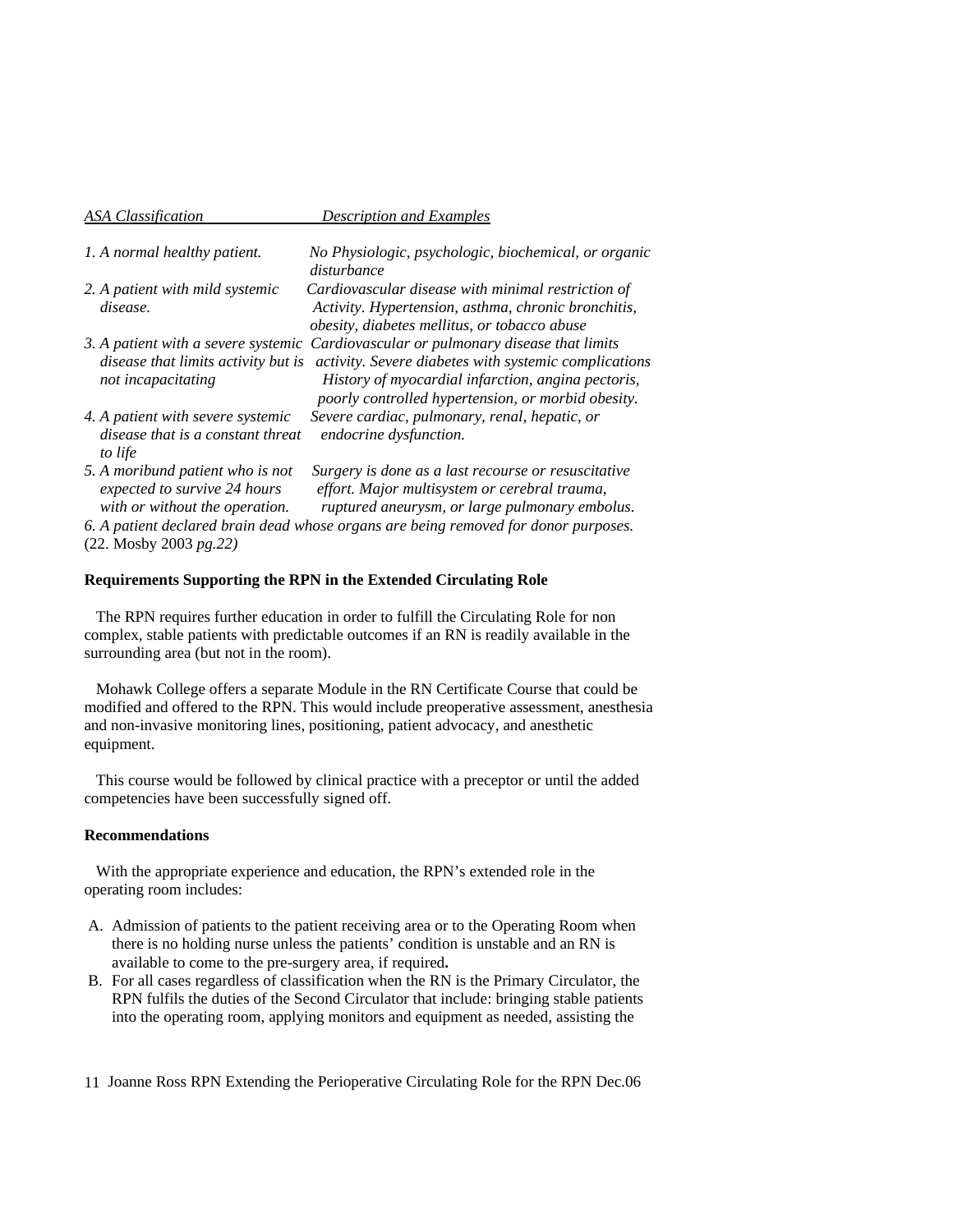anesthetist with anesthesia including spinal and epidurals as required, assisting with positioning and appropriate documentation to ensure patient security and safety.

- C. The RPN can relieve the RN for breaks intra operatively where the client needs are moderately stable and predictable. When the patient condition starts to deteriorate the RPN will respond appropriately to the situation and seek collaborative assistance of an RN
- D. Increase the number of RPNs to a minimum of one RPN per room. Taking into account the experience of the staff, condition of the clients and the environment, one RN and two RPNs could staff a room.

# **Benefits**

 The enhanced RPN role will complement the RN's practice and will help address the nursing shortage.

 There would be an increased opportunity for the RNs to maintain competency in the scrub role and RPNs would have an opportunity to obtain and maintain circulating competencies.

# **Conclusion**

 In other provinces the LPN is supported in the role of primary circulator with the appropriate education, practice competencies and hospital policies in place.

 As nursing continues to evolve and practice standards change the RPN with the appropriate education could fulfill the extended Circulating Role for patients whose conditions are stable, moderately stable and predictable with practice policies and competencies in place and with an ASA classification of one or two.

 Since the CNO medication standards presently limit the practice for the RPN with regards to giving a drug that induces deep sedation and /or anesthesia the RPN can assist the anesthetist as long as there is an RN on the floor circulating.

 **I gratefully acknowledge the funding allocated through the Registered Practical Nurses Association of Ontario from the Ministry of Health and Long Term Care, as well as funding from Mohawk College Department of Continuing Education and in kind funding from the Perioperative Services of the Hamilton Health Sciences. References**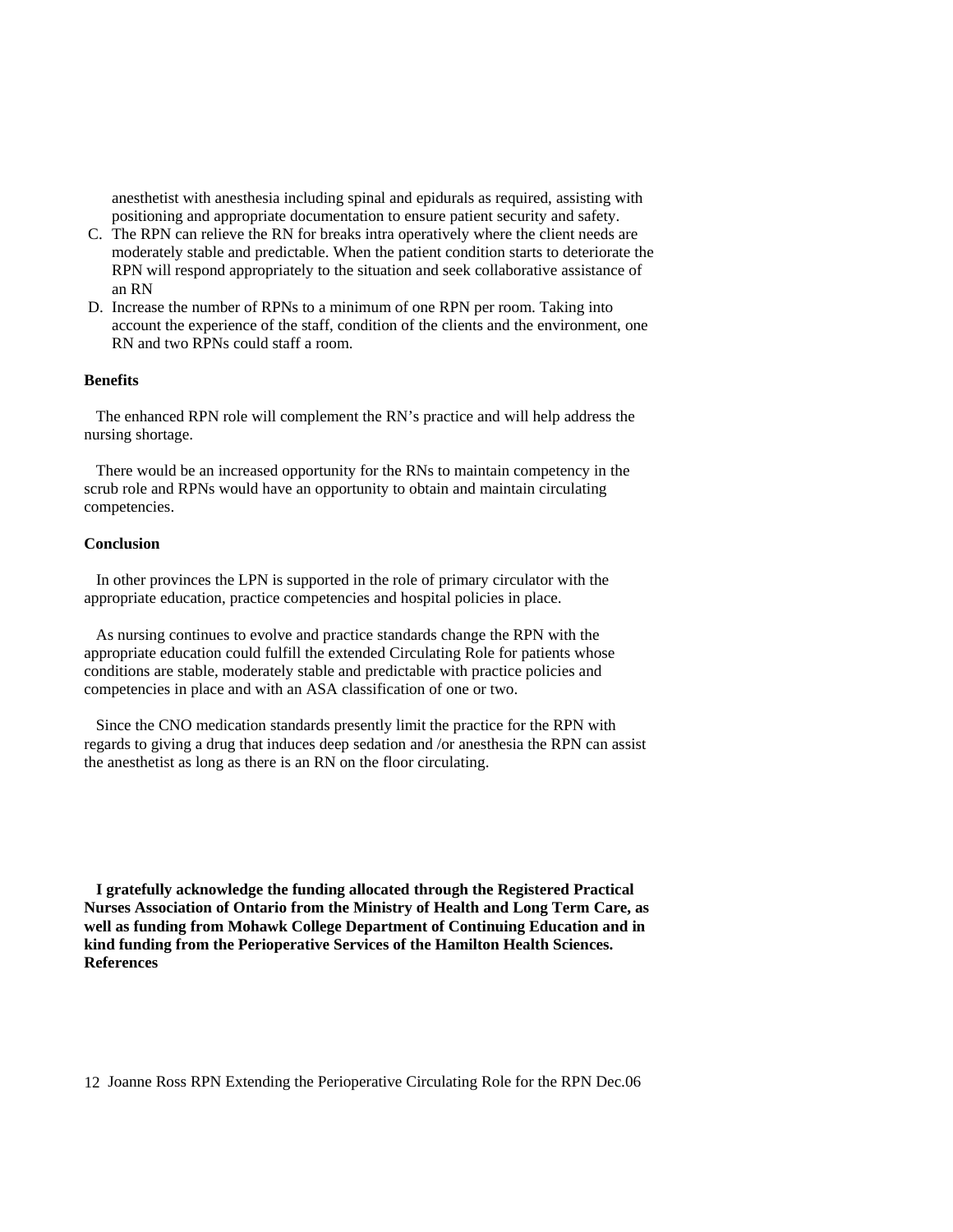1a.1.b.College of Nurses of Ontario *Fact Sheet, Legislation and Regulation; An* 

*Introduction to Nursing Act, 1991* [www.cno.org./docs/policy/41052\\_RHPAscope.pdf](http://www.cno.org./docs/policy/41052_RHPAscope.pdf) 2**.** College of Nurses of Ontario *Practice Guidelines: Utilization of RNs and RPNs An Overview pg3* 2006 retrieved [www.cno.org/prac/learn.modules/utilization/index.htm](http://www.cno.org/prac/learn.modules/utilization/index.htm) 16/11/06

3**.** College of Nurses of Ontario *Practice Guideline Utilization of RNs and RPNs pg.3 p 7* Dec.2005

4**.** Mohawk College of Applied Arts and Technology *Practical Nursing Practicum Unit 3 pg.3-1-1 2* June 2006

5. College of Nurses of Ontario *Practice Guideline Utilization of RNs and RPNs pg.3 para 7* Dec.2005

6. McMaster University Health Sciences*" Objectives for Transition to Baccalaureate Nursing 1 N2AA4 pg.3* 2006

*7.* Mohawk College Continuing Education *Operating Room Certificate Course Module 4 Critical Assessment and Anesthesia* 2006)

8. College of Nurses of Ontario website *[www.cno.org/](http://www.cno.org/) What's New; Recent Updates; RPNs as circulating nurses* Nov.3/06

9. College of Nurses of Ontario *Practice Standard: Medication pg9,* 2005

10. College of Nurses of Ontario *Practice Standard: Medication p14* 2005

11. College of Nurses of Ontario *Practice Standard: Medication p15* 2005

12. College of Nurses of Ontario *Practice Guidelines: Utilization of RNs and RPNs. Pg 3. para 5* 2005

13**.** Saskatchewan Association of Licensed Practical Nurses *LPN Continuing Education Program Perioperative Nursing NURS 214* Oct.2006

14. Saskatchewan Institute o Applied Science and Technology *Continuing Education for Health Care Professionals hhtp://www.siast.sk.ca/educationtraining/contedhcpros.htm* Oct.2006

 15*.* Saskatchewan Institute of Applied Science and Technology *LPN Competency Profile*  *Perioperative Nursing Specialty pg 248-251* August 2005

16. Grant Macewan College *Continuing Education [www.macewan.ca](http://www.macewan.ca/) Oct. 2006* 

17. College of Licensed Practical Nurses of Alberta *LPN Competency Profile*:

*Perioperative Nursing Specialty pgs.269-272* 2005

18**.** British Colombia Operating Room LPN Ad Hoc Committee *The Utilization of Operating Room LPN's in BC: A Directional Paper pg. 9,* March 31, 2004

19. British Columbia Ad Hoc Committee *Directional Paper pg.3* March 31, 2004)

20. (RPNAO)Operating Room Nurses Specialty Interest Group *Unpublished Survey* 1995

21a.21b.21c.21d.21e. 21f. CNO *Utilization of RNs and RPNs: the 3 Factor Framework* 2006 *cno.org/prac/lear/modules/utilization/pdf/chapter2.pdf* 

22. Alexander's Care of the Patient in Surgery 12<sup>th</sup> ed. *Physical (P) Status Classification of the American Society of Anesthesia (ASA) Providers pg.223 Mosby 2003* 

# **Biography**